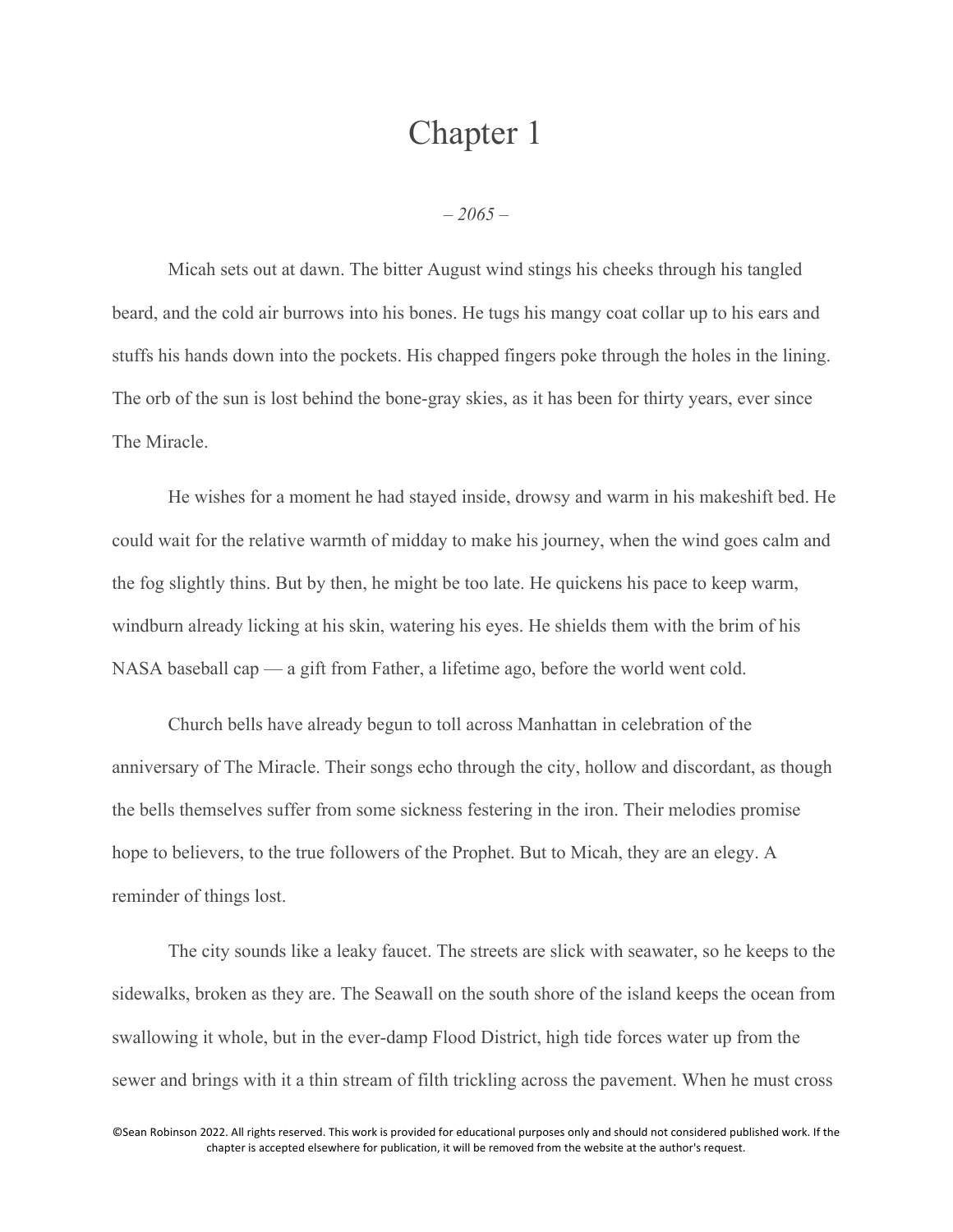the street, he steps only with his toes, which keeps his ankles mostly dry. He hardly notices the smell anymore.

Sloshing past the skeletons of condemned buildings in the early morning, he feels like the last person on Earth. Buildings here still bear their pre-Miracle scars, evidence of the ultraviolent storms of his childhood — pockmarked concrete pillars, plywood boards shuttering broken windows. The surviving is glass cracked and splintered, like spiderwebs spun from lightning, the glassy stigmata of windborne violence.

He walks and walks. Through a rusted wrought iron gate, guarded by a cluster of scrawny pigeons who sift through the dusty ground of a once-verdant park. Under a rickety scaffolding rig, abandoned when the waters first rose. Past laundry lines strung between fire escapes, draped with threadbare garments which never fully dry in the permanent fog. If the rapture came tomorrow, this would be all that remained.

This, and Micah.

Further north, a line of people stretches the length of a city block. They shuffle forward in slow motion, bundled against the cold in their patched, tattered clothing, toward the window of a building that used to be a bank. Government workers in their powder blue uniforms pass out ration baggies, one per person, no exceptions: Two small cans of lab-grown tuna. Six dehydrated vitamin drink packets. Six synthetic protein bars. Six bandaids. One small tube of antibiotic ointment. One roll of toilet paper. One bar of soap.

Towards the end of the line, where forward motion has ceased completely, Micah notices a little girl, quiet and thin with long brown hair, raking her dirty fingers through crumbs of gravel and concrete piled against the side of the building. She finds a strip of white plastic on the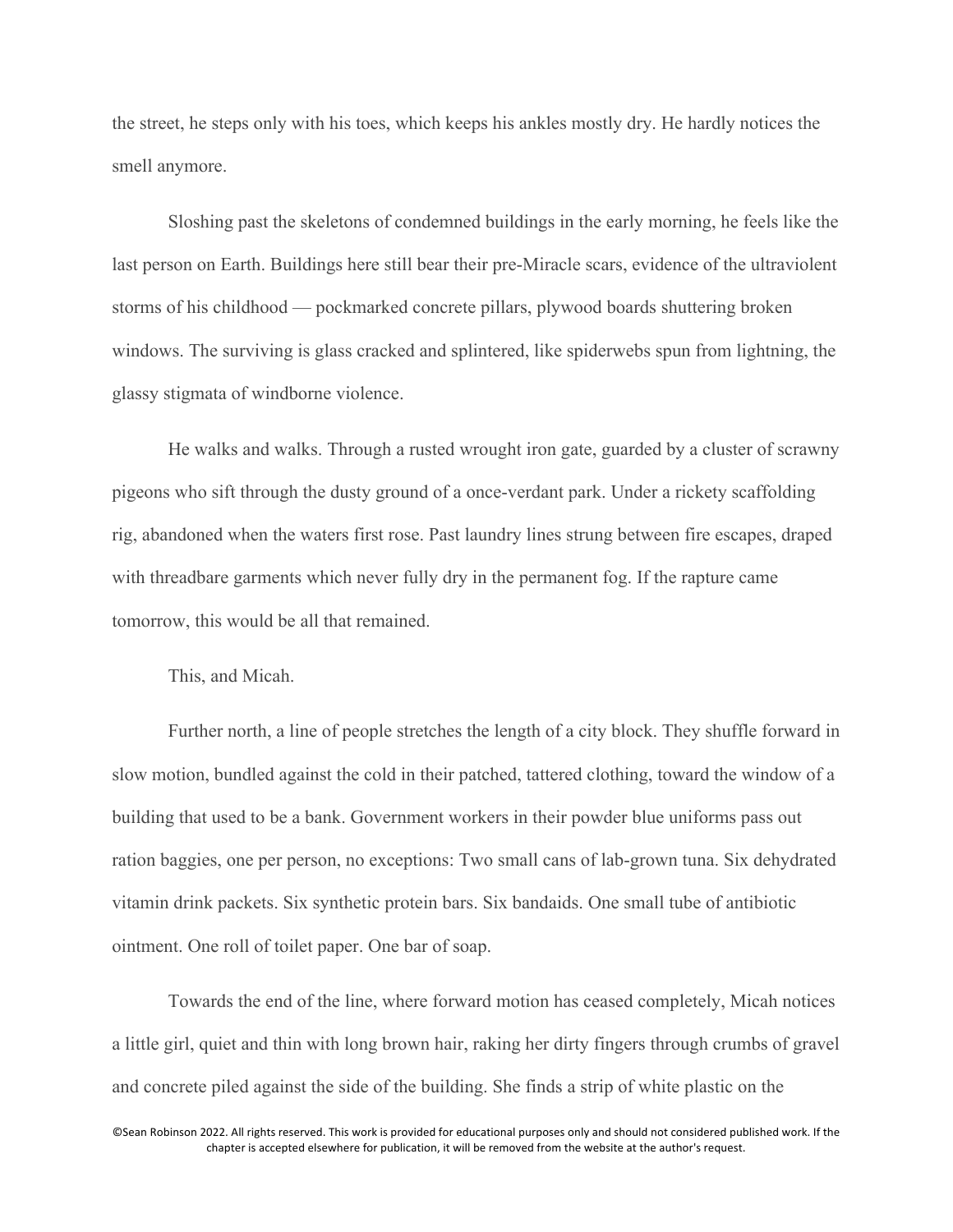ground and stands to show her mother, eyes beaming with pride, her eager arm outstretched. The mother bends to her, smiles at her with sallow eyes, kisses her on the forehead, and takes it from her. The child sits cross-legged. The mother bends the strip of plastic in on itself, twisting it into a knot, her calcified fingers shaking as she works. Holding the hoop in her teeth, she gathers the girl's hair into a ponytail, humming in a low, warm tone. She slips on the makeshift hair tie, and tightens it until it stays.

They stand, and the girl clings to her mother's leg while they wait. The line doesn't move. Neither says a word. Speaking takes energy, and a world without sun is a ravenous one. The girl and her mother watch Micah as he passes. He has nothing to give them today. He clenches his jaw and keeps walking. The Miracle stopped the world from burning, but not without consequences.

Even Miracles, it seems, have their limits.

\* \* \*

On his trek north, Micah's shortcut through the churchyard is blocked by worshippers, already gathering for their Miracle Day ceremonies.

The building itself is a gothic masterpiece, formerly Trinity Church, rechristened as The Church of the Miracle, like so many hundreds across the nation. Its towering spires and gabled rooftops form a bony exoskeleton, made eerier by the powder blue paint covering the exterior. Swarms of people overflow the dusty churchyard, clustering under large white tents where faux grass has been rolled out to cover the fallow earth.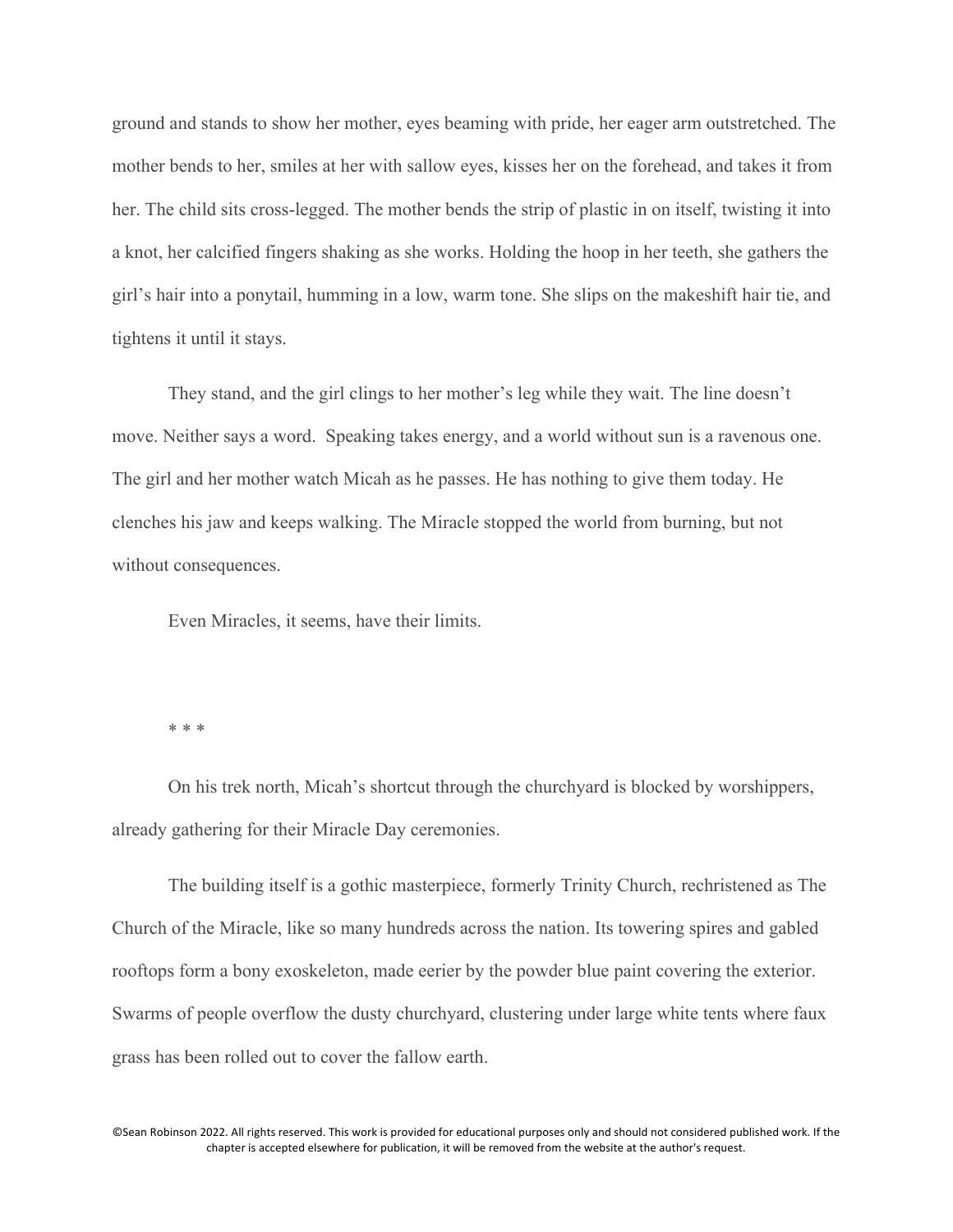Micah wades through the crowd. The men wear suits, the women dresses, each one faded and threadbare. The multiracial congregation communes as one, old and young, alike in poverty as well as faith. Some pray in oblong circles: hands clasped, eyes closed, heads bowed. Others are hanging blue banners along the outer wall, head height where the stains from the pre-Miracle floods of the mid-30s carved a water line into the sandstone exterior. The banners bear the official symbol of this Neo-Christian sect: a simple blue snowflake.

"Bless us, oh Lord on high," they cry in a simple melody, arms reaching for the stratosphere. Theirs is a new spin on an ancient religion, but some things never change. God is everywhere, but mainly in the sky.

The throng of people is thick and clamorous, too dense for Micah to easily cut through. He steps into a gap in the crowd to see a man in a dark suit with a bright blue feather in his fedora blocking his path. The man smiles and invites him to pass with a sweep of his arm. Micah nods and steps forward, but his path is blocked by a group of children armed with toy musical instruments. One child slams a drum with his fists in an arrhythmic fury. Another is blowing into the wrong end of a trumpet. A third whips around quickly and almost bludgeons Micah in the groin with his banjo. He nearly falls dodging the impact. The children giggle and scamper off.

When he regains his balance, he feels the crowd tighten, pushing him in the direction of a priest standing on a stump in the middle of the courtyard. He's wearing a powder blue cassock and holding a silver urn, waving the worshippers closer. Above him, blue balloons filled with water hang from ropes strung between two dead trees, and above the balloons, connected to another rope, a row of folded sheets. It looks like the set of a school play. The priest smiles and turns his palms downward to quiet the crowd.

©Sean Robinson 2022. All rights reserved. This work is provided for educational purposes only and should not considered published work. If the chapter is accepted elsewhere for publication, it will be removed from the website at the author's request.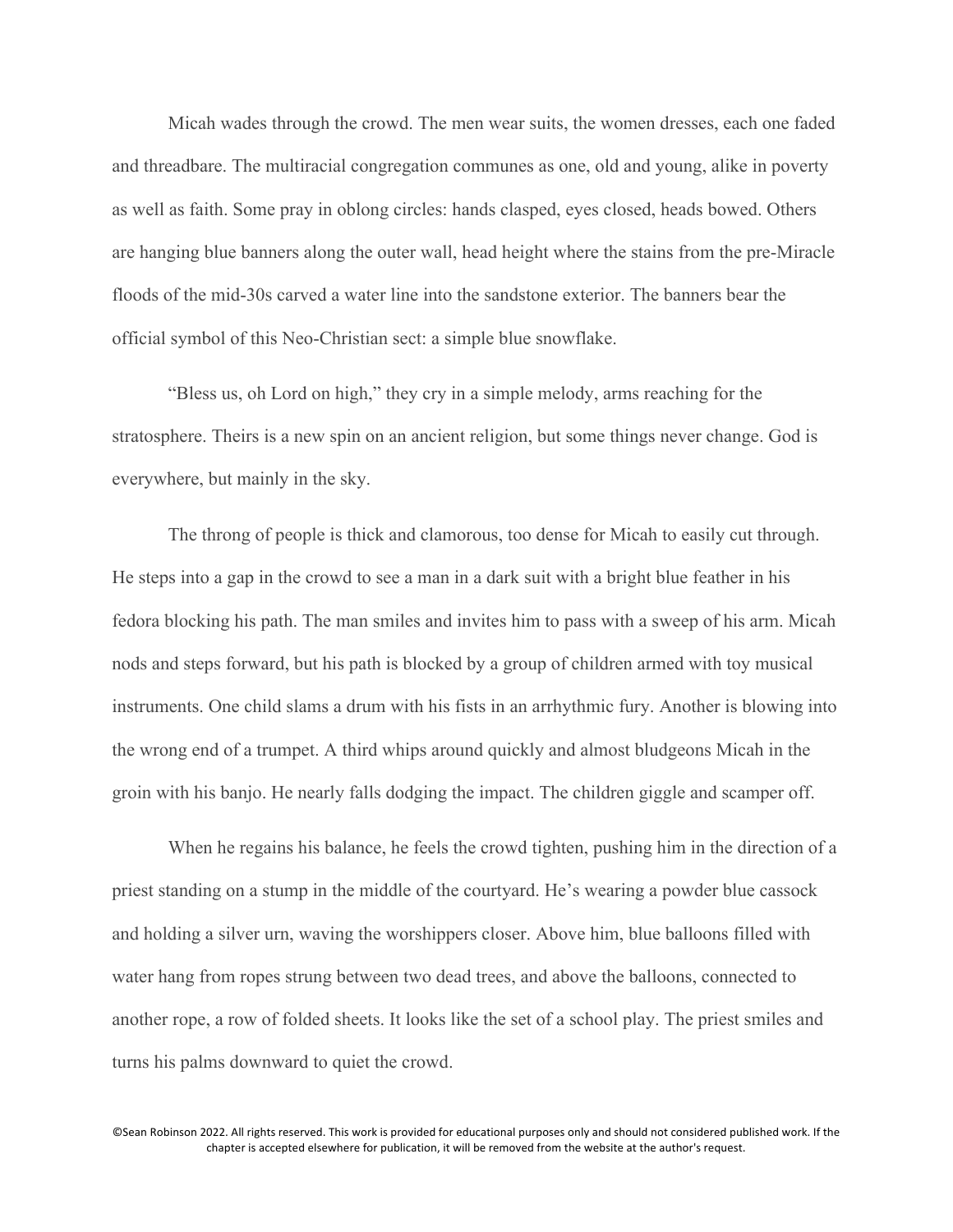"Thirty years ago, the Lord answered our prayers."

Someone behind Micah says "amen" directly into his ear.

"Fires burned the highest mountains. Oceans churned with deadly storms. Our skin blistered in the sun. Like so many arrogant sinners, we endured the ire of a vengeful god. For the wages of sin..."

"Is death!" the crowd replies in unison.

"It seemed our doom had been sealed! But the lord saw fit to send his Miracle, so that we might spread his word and prepare his flock for the end of days."

"Amen!" the crowd shouts back.

"Only one foresaw this great event. A child. God saw fit to open his eyes. To give him sight. To commune with him, as he once communed with Jeremiah, and Isaiah, and John of the Revelation. A Prophet!"

A little boy steps out from behind one of the trees, no more than eight or nine years old. He wears the halo of The Prophet — yellow rays of holy light fashioned from plastic, glued onto a yellow cap. He holds his hands in front of him and keeps his eyes down, walking in short, quick steps. He looks back towards the tree. A woman motions for him to go on. He shuffles to the front of the stump, and pauses for several seconds. The priest leans toward him and whispers "kneel" loud enough for the audience to hear. A few in the crowd chuckle. The child drops to his knees. The priest steps down and slowly circles him, pouring a clear liquid from his urn onto the ground.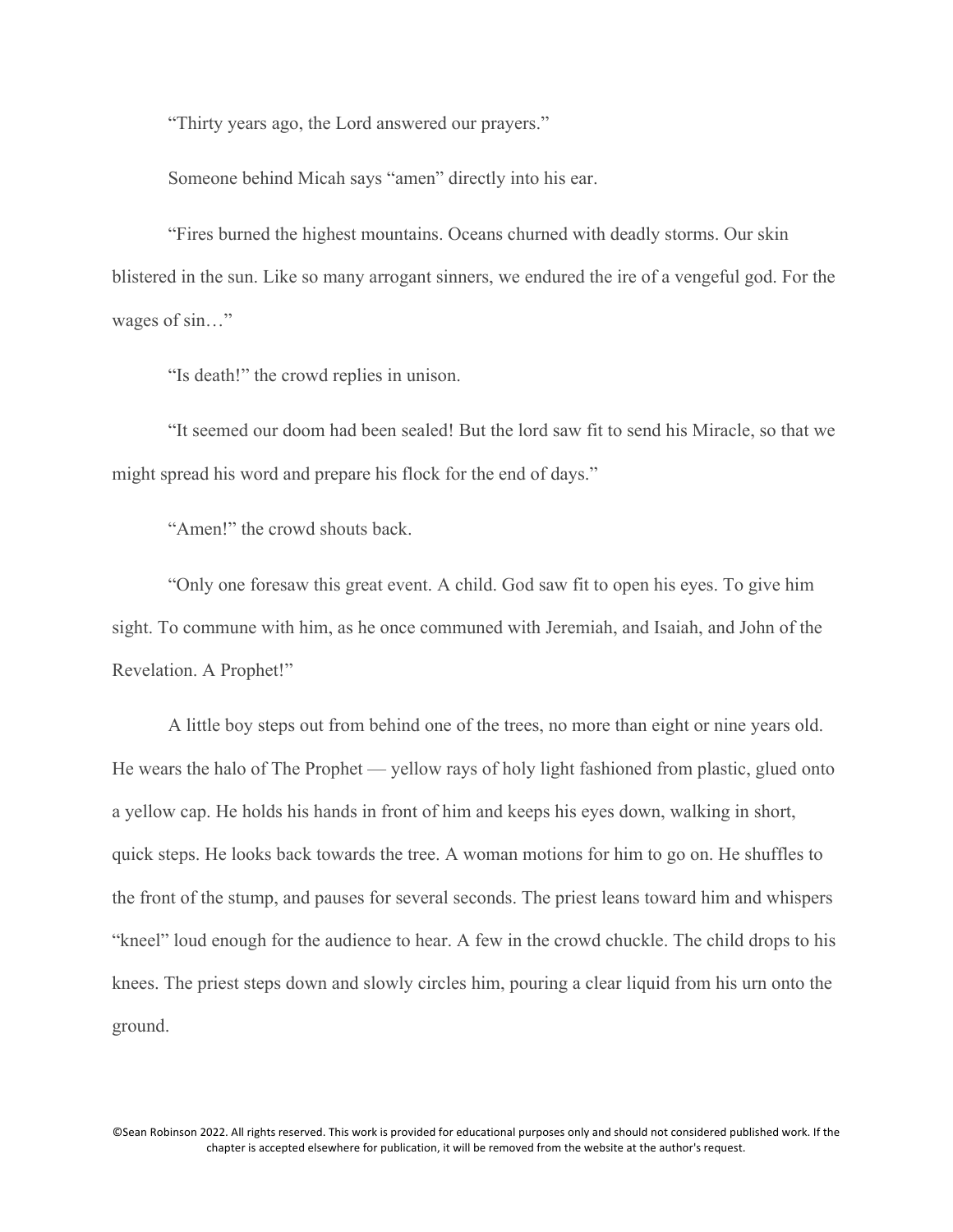The priest pulls a book of matches from his robes, strikes one on the box, and drops it on the liquid. A circle of fire ignites around the child. The boy raises his hands to his nose, whispering prayers to himself, his body shaking, his eyes to the heavens, wide with fear. Micah clenches his fists.

"Blessed be the Prophet," the crowd recites in unison.

The circle burns, at first a flickering orange, intensifying to white. The heat warms Micah's face as the flames dance higher. The child ceases his prayer. He looks out from behind the growing wall of fire, eyes wide and darting. Tears stream down his cheeks. He disappears behind the blaze. The crowd drops to their knees. Micah stands, alone, staring into the inferno, his own tears falling in unison with the boy as the crowd begins to chant.

"Blessed be the Prophet. Blessed be the Prophet. Blessed be the Prophet."

The child calls out for his mother. No one moves. The crowd drones on, heads bowed in reverence. The boy begins to cry, then scream, his voice a raspy shriek, stretched thin with panic. The priest crosses himself, ambles over to the nearest tree, pulls a knife from his robe, and slices through one of the ropes. The balloons drop, exploding their watery contents, dousing the fire.

"Give thanks for the Miracle."

"Praise be to God."

He cuts the second rope and slowly lets out the slack. The white sheets open, and fake blue snow billows out onto the wet ground. The child rises, still clasping his hands, his reedy body quaking, wisps of blue confetti clinging to his soaked shirt. He shakes as he delivers his line.

©Sean Robinson 2022. All rights reserved. This work is provided for educational purposes only and should not considered published work. If the chapter is accepted elsewhere for publication, it will be removed from the website at the author's request.